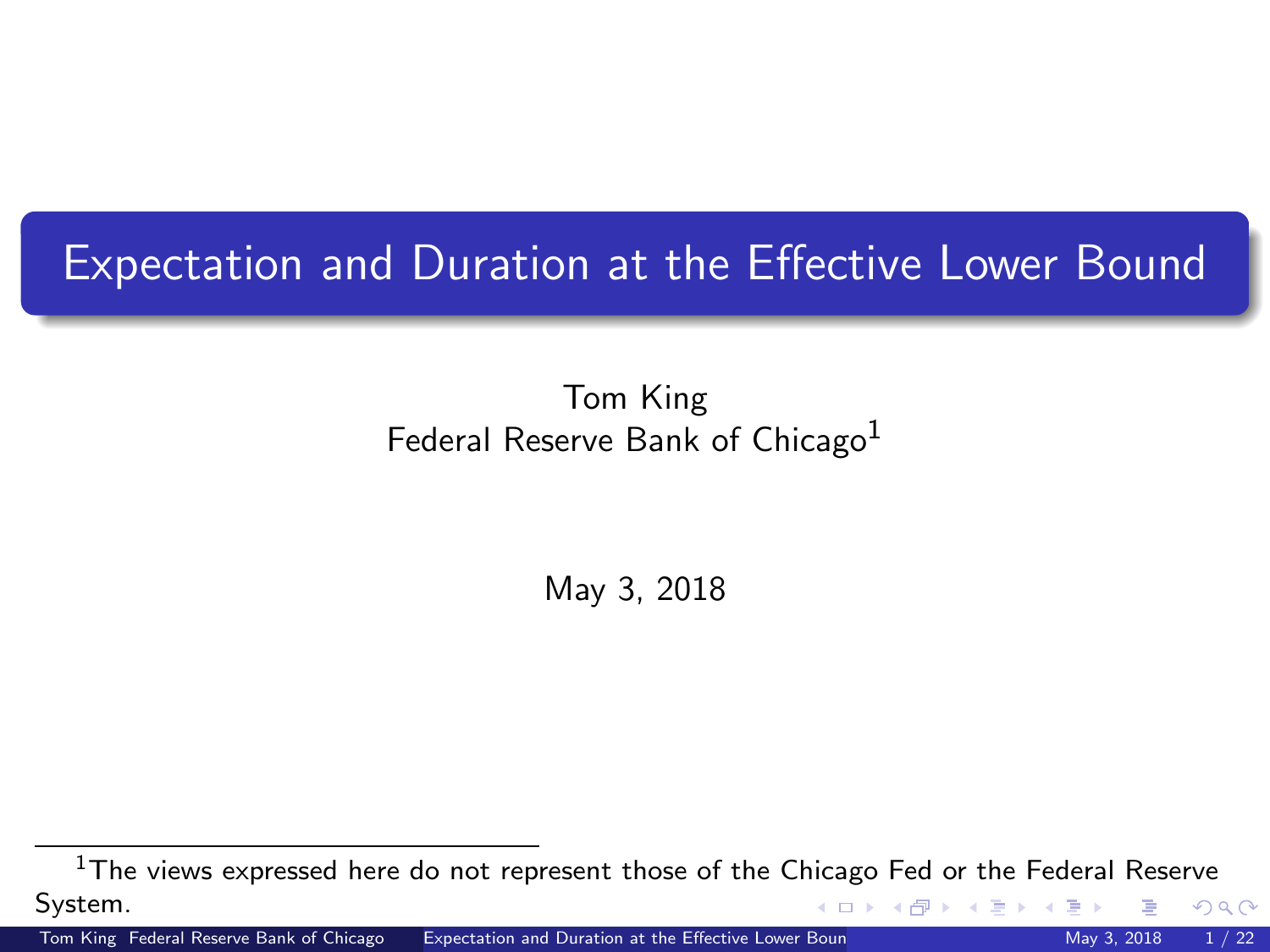### <span id="page-1-0"></span>Introduction

This paper studies

- the impact of duration exposures and short-rate expectations,
- **•** in a structural, **equilibrium model** of the yield curve,
- o with an effective lower bound.

The main interest is in analyzing the effects of alternative monetary policy tools at the ELB.

"Structural" part of the model:

- Risk-averse arbitrageurs
- Vayanos & Vila (2009); Greenwood & Vayanos (2014); King (2015)

ELB:

- Shadow-rate process
- Kim & Singleton (2012); Krippner (2012); Wu & Xia (2015)

Factor loadings change qualitative[ly](#page-0-0) and quantitatively [by](#page-2-0) [i](#page-0-0)[ntr](#page-1-0)[o](#page-2-0)[du](#page-0-0)[cin](#page-21-0)[g t](#page-0-0)[he](#page-21-0) [E](#page-0-0)[LB.](#page-21-0)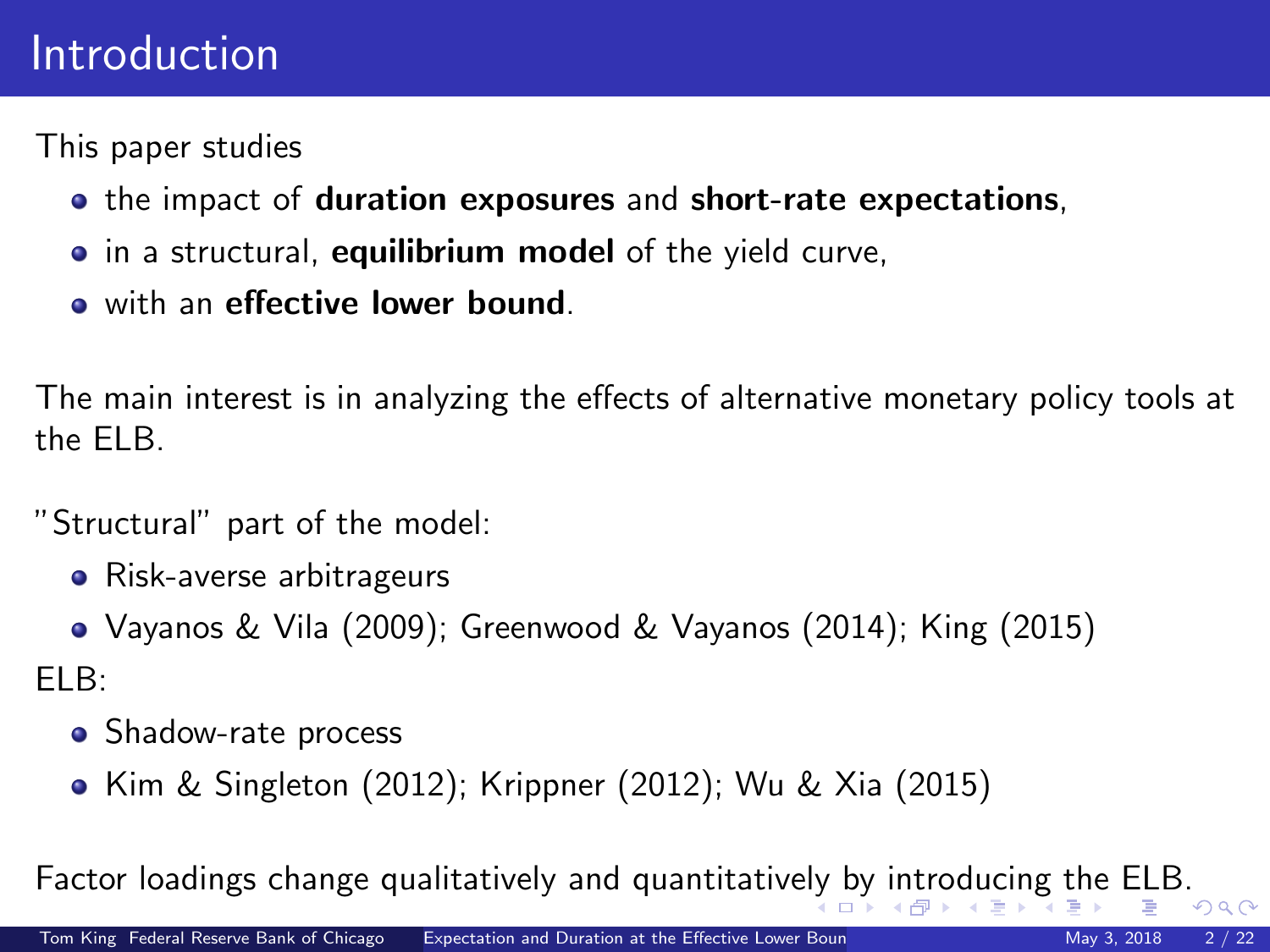### <span id="page-2-0"></span>Introduction

Some *prima facie* evidence that this is important...

Extend Greenwood-Vayanos regressions through 2015, allowing break in 2008.

|           | Independent variables |                  |              |                       |                       |              |                |  |
|-----------|-----------------------|------------------|--------------|-----------------------|-----------------------|--------------|----------------|--|
|           | WAM of Treas, debt    |                  |              |                       | $1v$ vield            |              |                |  |
| Dep. Var. | Pre-ELB               | <b>ELB</b>       | Break t-stat | Pre-ELB               | <b>ELB</b>            | Break t-stat | $\mathbf{R}^2$ |  |
| 5y yield  | 0.140<br>(0.095)      | 0.002<br>(0.101) | $-2.17$      | $0.842***$<br>(0.050) | $2.271***$<br>(0.785) | 1.84         | 0.951          |  |
| 10y yield | $0.221*$<br>(0.121)   | 0.058<br>(0.116) | $-2.25$      | $0.736***$<br>(0.060) | 3.028**<br>(1.203)    | 1.92         | 0.901          |  |
| 15y yield | $0.261*$<br>(0.133)   | 0.110<br>(0.126) | $-2.05$      | $0.688***$<br>(0.065) | 2.966**<br>(1.276)    | 1.80         | 0.870          |  |

| Independent variables |                      |                     |              |  |                       |                        |              |       |
|-----------------------|----------------------|---------------------|--------------|--|-----------------------|------------------------|--------------|-------|
|                       | WAM of Treas, debt   |                     |              |  |                       | Adj.<br>$\mathbf{R}^2$ |              |       |
| Dep. Var.             | Pre-ELB              | <b>ELB</b>          | Break t-stat |  | Pre-ELB               | <b>ELB</b>             | Break t-stat |       |
| 5y yield              | $0.102*$<br>(0.373)  | $-0.002$<br>(0.060) | $-2.57$      |  | $0.901***$<br>(0.032) | 1.910***<br>(0.217)    | 4.74         | 0.981 |
| 10y yield             | $0.187**$<br>(0.094) | 0.053<br>(0.088)    | $-2.25$      |  | $0.794***$<br>(0.048) | 2.328***<br>(0.429)    | 3.61         | 0.942 |
| 15y yield             | $0.227**$<br>(0.109) | 0.113<br>(0.108)    | $-1.62$      |  | $0.746***$<br>(0.056) | $2.167***$<br>(0.537)  | 2.68         | 0.915 |

 $299$ 

メロトメ 御下 メミトメ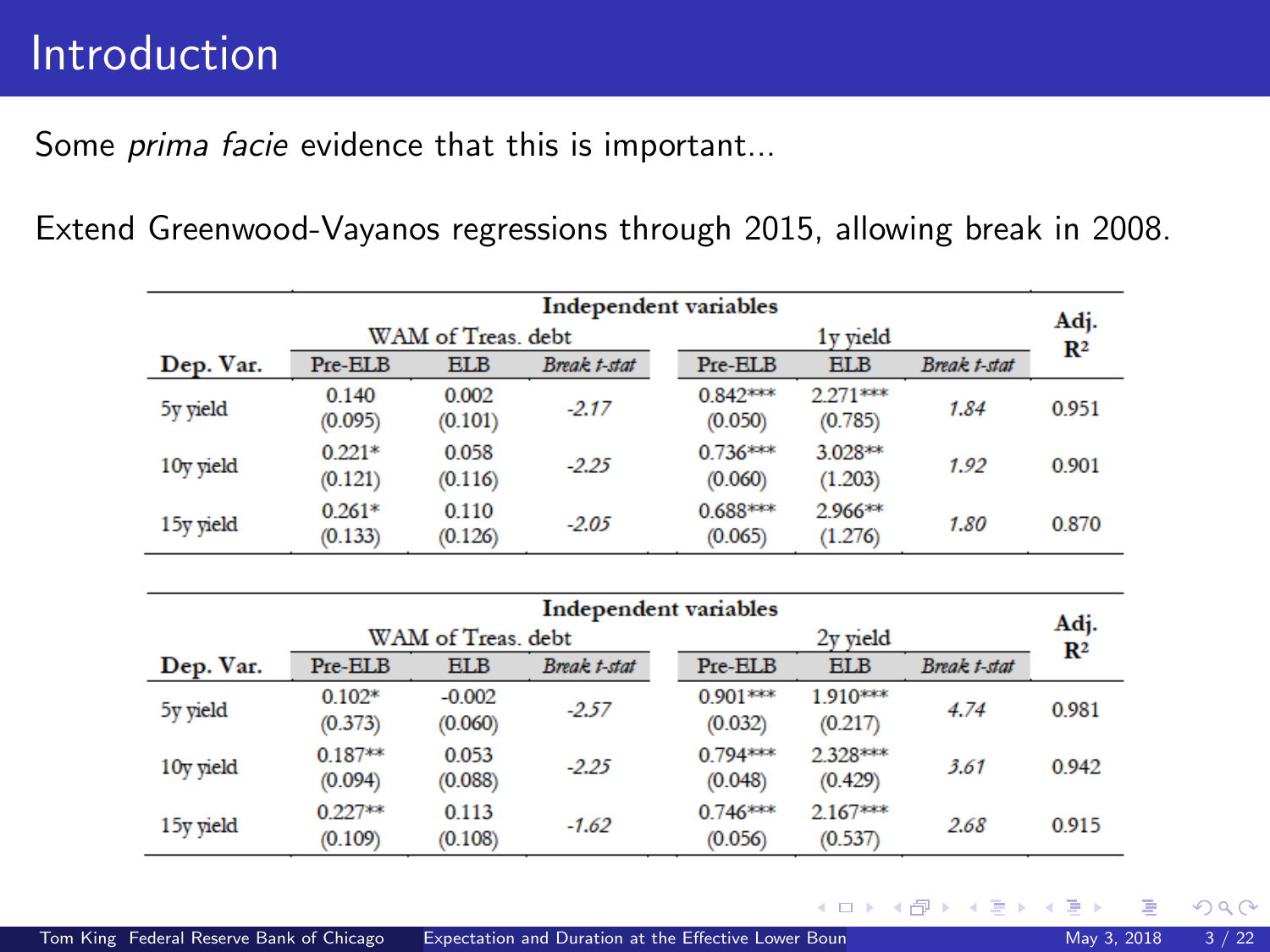### Introduction

Why does this happen in the model? where  $\mathbf{b}$  is the ELB and ELB and

*n neppen in the moder.*<br>*γ duration ≈ risk aversion × duration exposure × interest-rate vol*  $\frac{1}{\sqrt{N}}$  (Note that states follow discrete time processes.)

*rt* <sup>=</sup> max [b*rt*, *<sup>b</sup>*] (5)

4 D F → 母→

 $\blacktriangleright$  ELB dampens interest-rate vol:



- $\bullet$  Yields become less responsive to duration.
	- Shadow rate induces changes in term premia.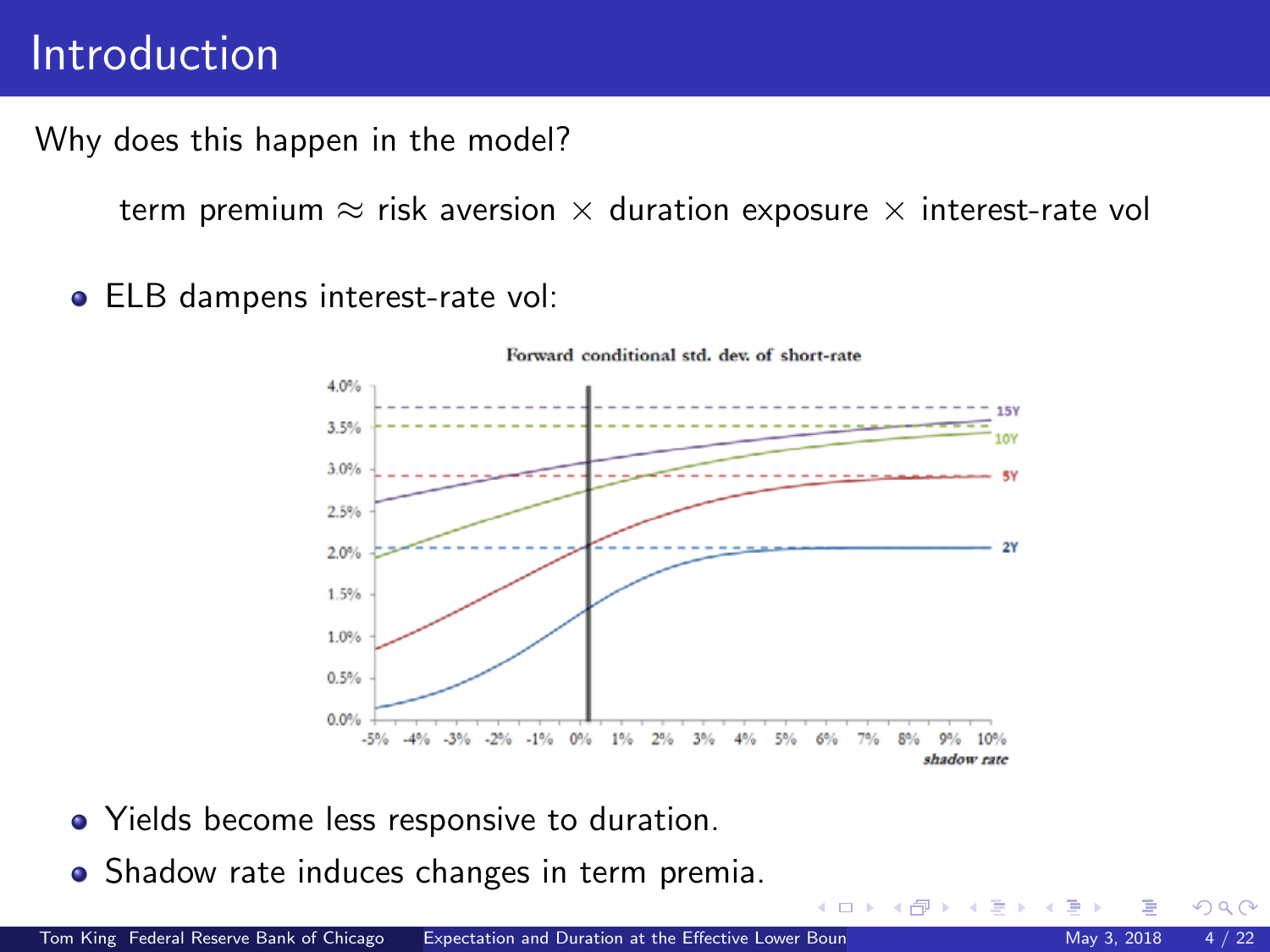- **Illustrate basics in a one-factor model**
- Extend the model to allow for stochastic bond supply.
- Calibrate to long-run U.S. yield moments and solve it numerically.
- **•** Show that it matches:
	- **Conditional moments at the FLB.**
	- The regression coefficients just presented.
	- Event-study evidence on QE.
- Look briefly at how the ELB affects factor loadings and other results.
- Use the model to examine the effectiveness alternative unconventional policies.
	- Feed the model shadow-rate and bond-supply shocks that resemble the Fed's actions.
	- **Check the contribution of each.**

 $\Omega$ 

イロメ イ押メ イヨメ イヨ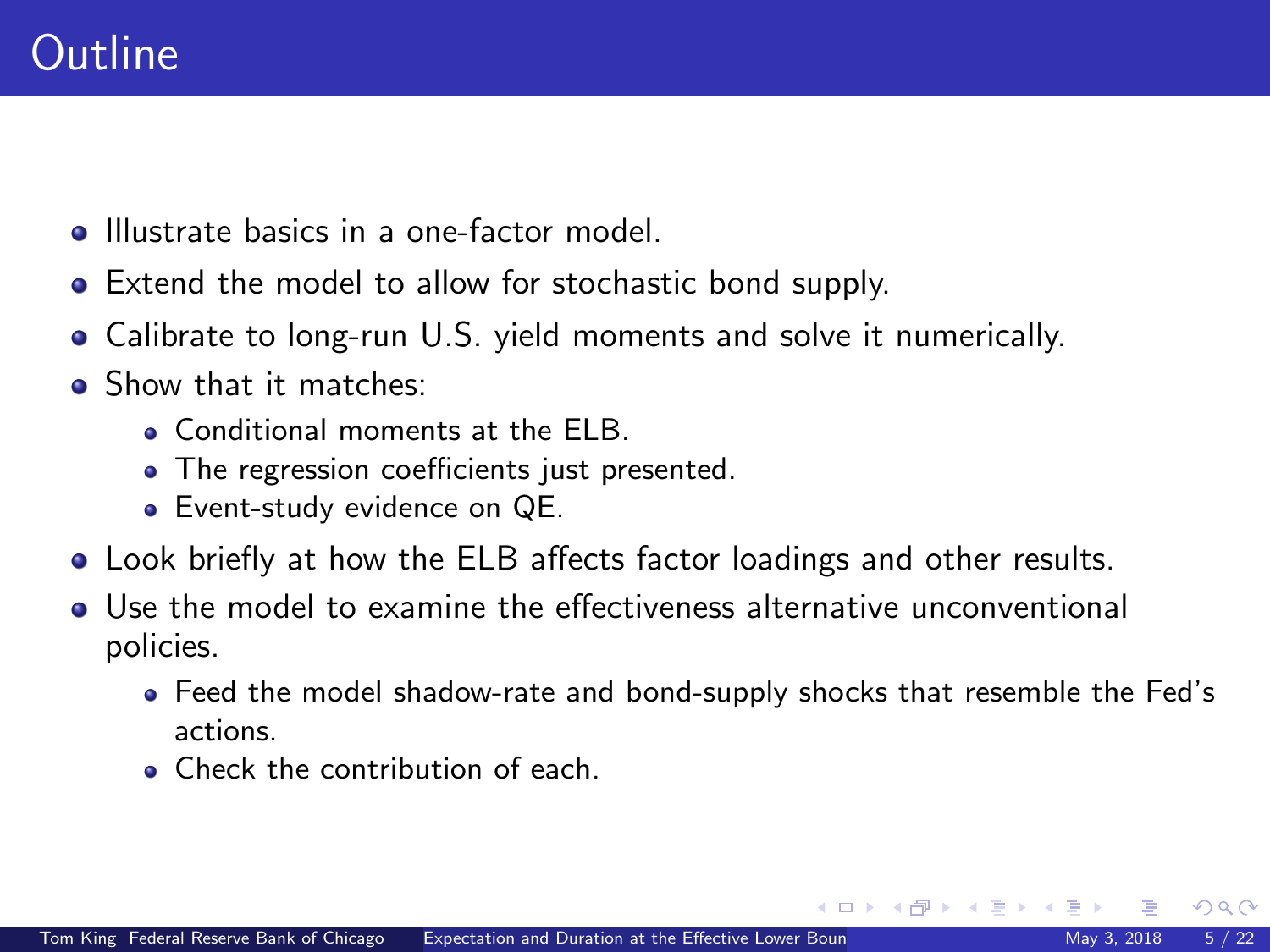### <span id="page-5-0"></span>Model setup - constant bond supply

### Arbitrageurs solve

$$
\max_{x_t(\tau)\forall\tau} \mathsf{E}_t\left[dW_t\right] - \frac{a}{2} \text{var}_t\left[dW_t\right]
$$

subject to

$$
dW_t = \int\limits_0^T x_t(\tau) \frac{dP_t^{(\tau)}}{P_t^{(\tau)}} d\tau + \left(W_t - \int\limits_0^T x_t(\tau) d\tau\right) r_t dt
$$

where  $W_t$  is wealth,  $x_t\left(\tau\right)$  is bond holdings at maturity  $\tau,\,P_t^{\left(\tau\right)}$  is the bond price at maturity  $\tau$ , and  $r_t$  is the short rate.

The government supplies bonds *ζ* at all maturities. Equilibrium is determined by

$$
x_{t}\left( \tau\right) =\zeta
$$

for all *τ*.

 $\Omega$ 

**K ロ ト K 何 ト K ヨ ト K**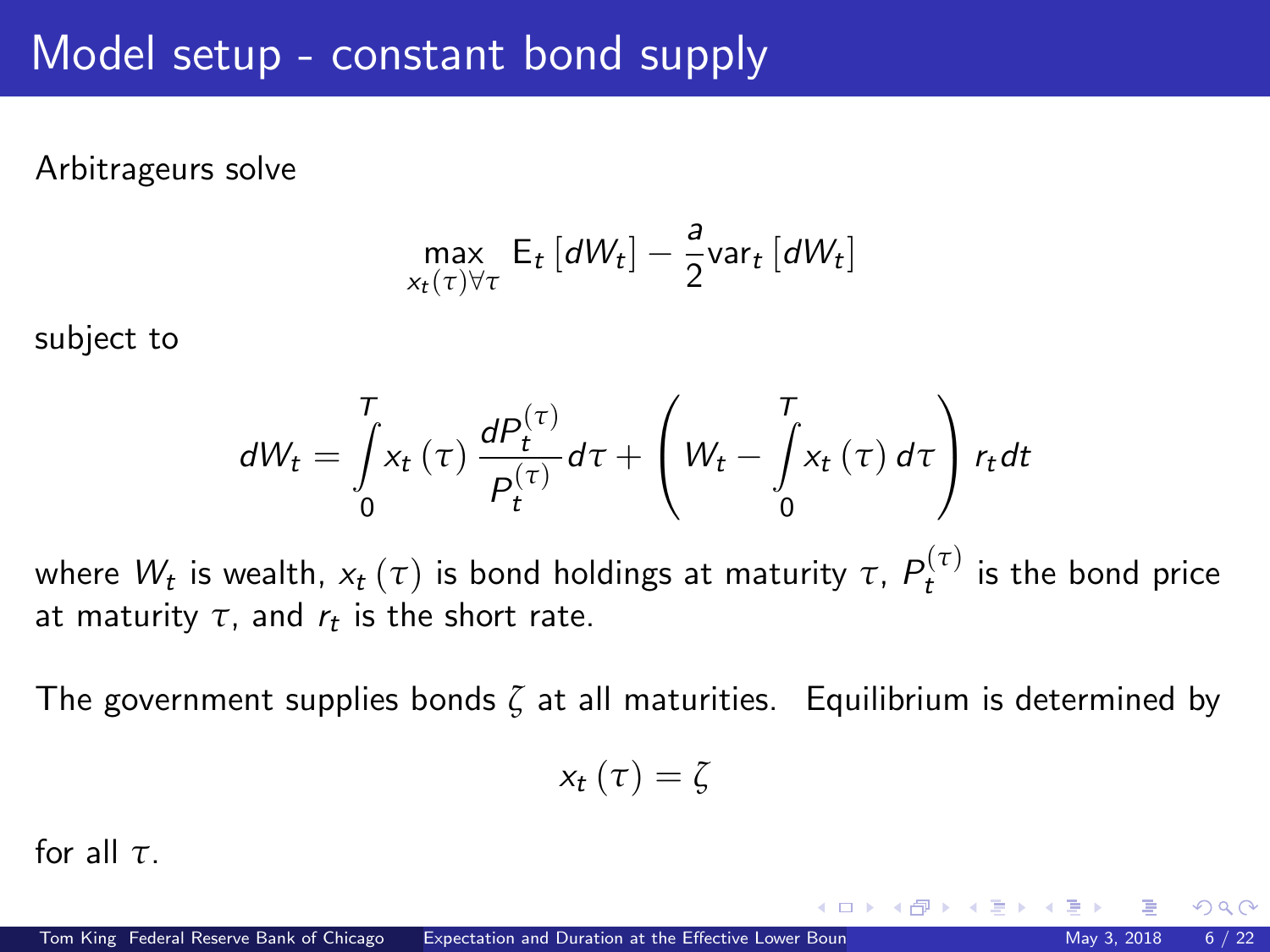## **Equilibrium**

$$
E_t\left[\frac{dP_t^{(\tau)}}{P_t^{(\tau)}}\right] = r_t dt + a \int\limits_0^T \zeta \text{cov}_t \left[\frac{dP_t^{(\tau)}}{P_t^{(\tau)}}, \frac{dP_t^{(s)}}{P_t^{(s)}}\right] ds
$$

Assume the shadow-rate process:

$$
r_t = \max[\hat{r}_t, b]
$$

$$
d\hat{r}_t = \kappa(\mu - \hat{r}_t)dt + \sigma dB_t
$$

Then

$$
\underbrace{\mathrm{E}_{t}\left[\frac{dP_{t}^{(\tau)}}{P_{t}^{(\tau)}}\right]-r_{t}dt}_{\text{risk premium}} = \zeta \left(a\sigma^{2}A_{t}^{(\tau)}\int_{0}^{T}A_{t}^{(s)}ds\right)
$$

where  $A_t^{(\tau)}$  is the sensitivity of the *τ*-maturity price to  $\hat{r}_t$ .

 $299$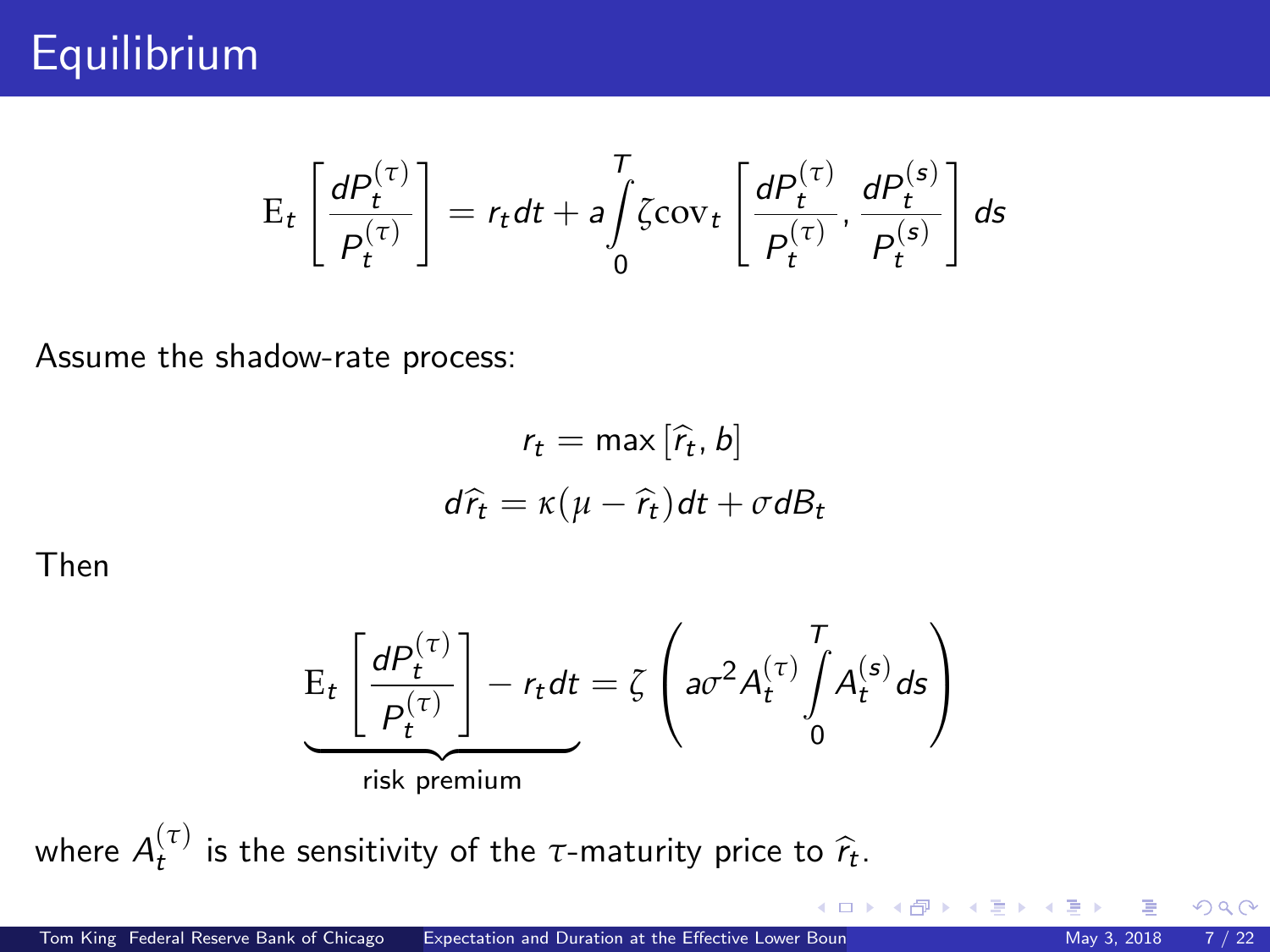If  $b = -\infty$ , the model is affine and

$$
A_t^{(\tau)} = \int\limits_0^{\tau} e^{-\kappa s} ds = \frac{1 - e^{-\kappa \tau}}{\kappa}
$$

This is the Greenwood-Vayanos-Vila one-factor model.

At each maturity:

- Return volatility is constant.
- Risk premium is constant.
- Sensitivity to bond supply is constant.

 $\Omega$ 

**K ロ ⊁ K 倒 ≯ K 差 ≯ K**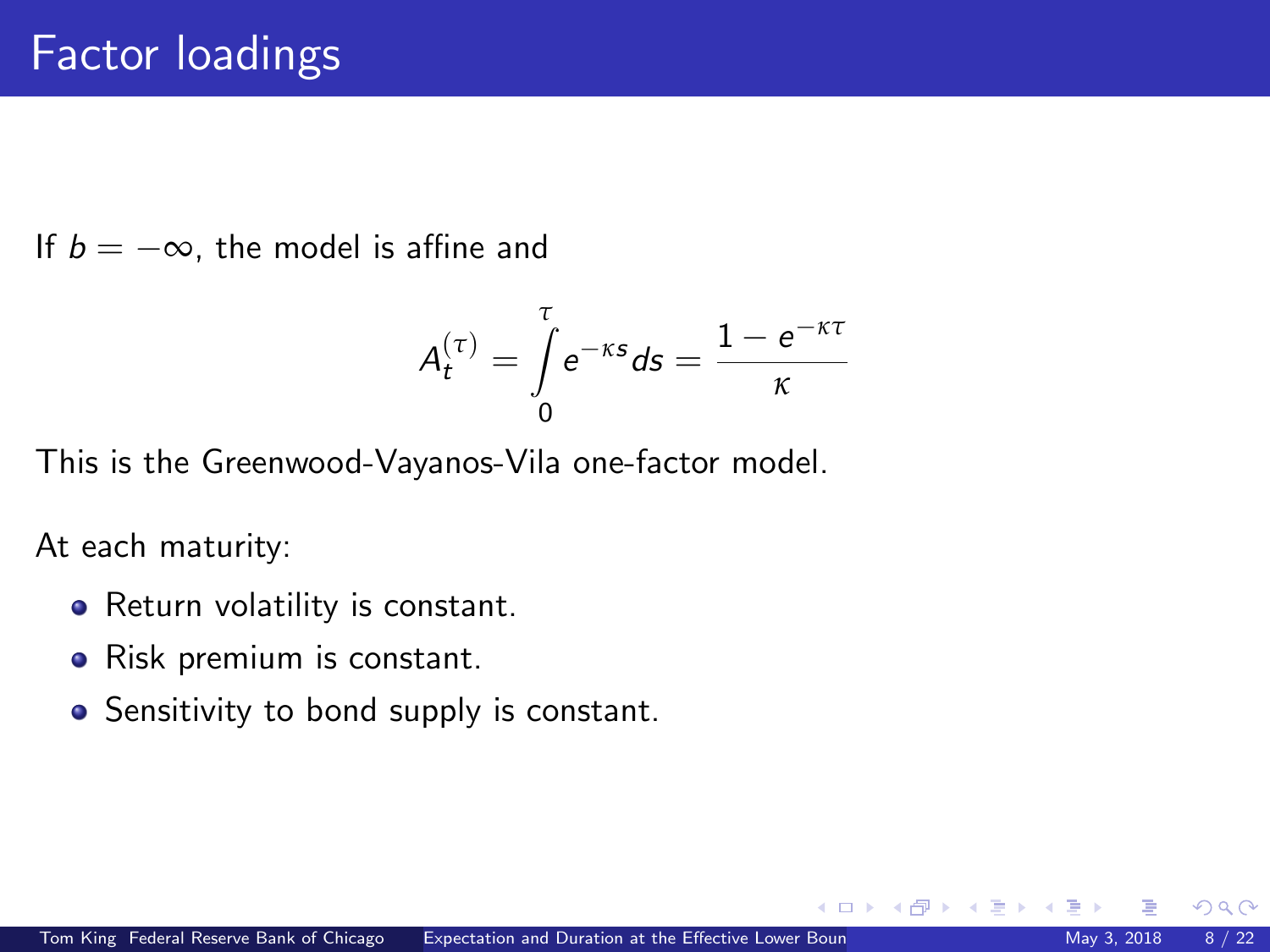### Factor loadings

Affine case,  $b = -\infty$ :

$$
A^{(\tau)} = \int\limits_0^{\tau} e^{-\kappa s} ds
$$

Shadow-rate case,  $b > -\infty$ :

$$
A_t^{(\tau)} \approx \int\limits_0^\tau e^{-\kappa s} \Phi_t^{(s)} ds
$$

where  $\Phi_t^{(s)} = Pr_t [\hat{r}_{t+s} > b].$ 

Note:

- $A_t^{(\tau)}$  is strictly increasing in  $\widehat{r}_t$ .
- Lower  $\hat{r}_t$  means lower volatility, expected returns, and supply sensitivity.
- The affine GVV model is a limiting case that holds when the ELB never binds.
- The result is not exact [b](#page-21-0)ecause now term premia depend on  $\hat{r}_t$  too.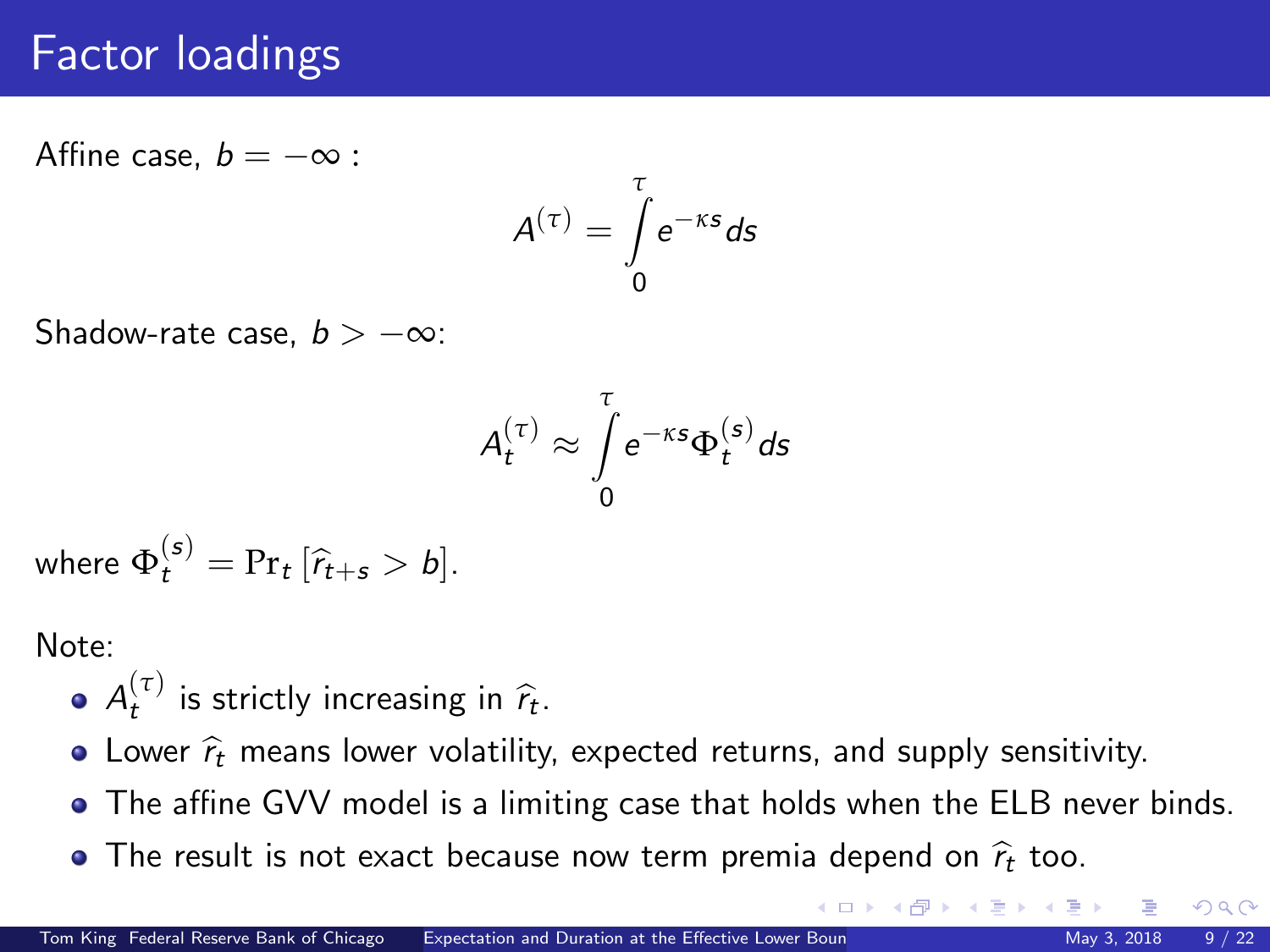Now let there be a stochastic bond supply  $s_t(\tau)$  at each maturity.

Following Greenwood et al. (2015), reduce bond supply to a single factor:

$$
s_t(\tau) = \zeta + \left(1 - \frac{2\tau}{T}\right)\beta_t
$$

$$
\beta_t = \phi_\beta \beta_{t-1} + e_t^\beta \qquad e_t^\beta \sim \text{Niid } (0, \sigma_\beta)
$$

Maturity distribution moves in a see-saw pattern in response to shocks to *β*<sup>t</sup> .

(The shape of the distribution is not of major importance.)

 $\Omega$ 

メロトメ 御下 メミトメ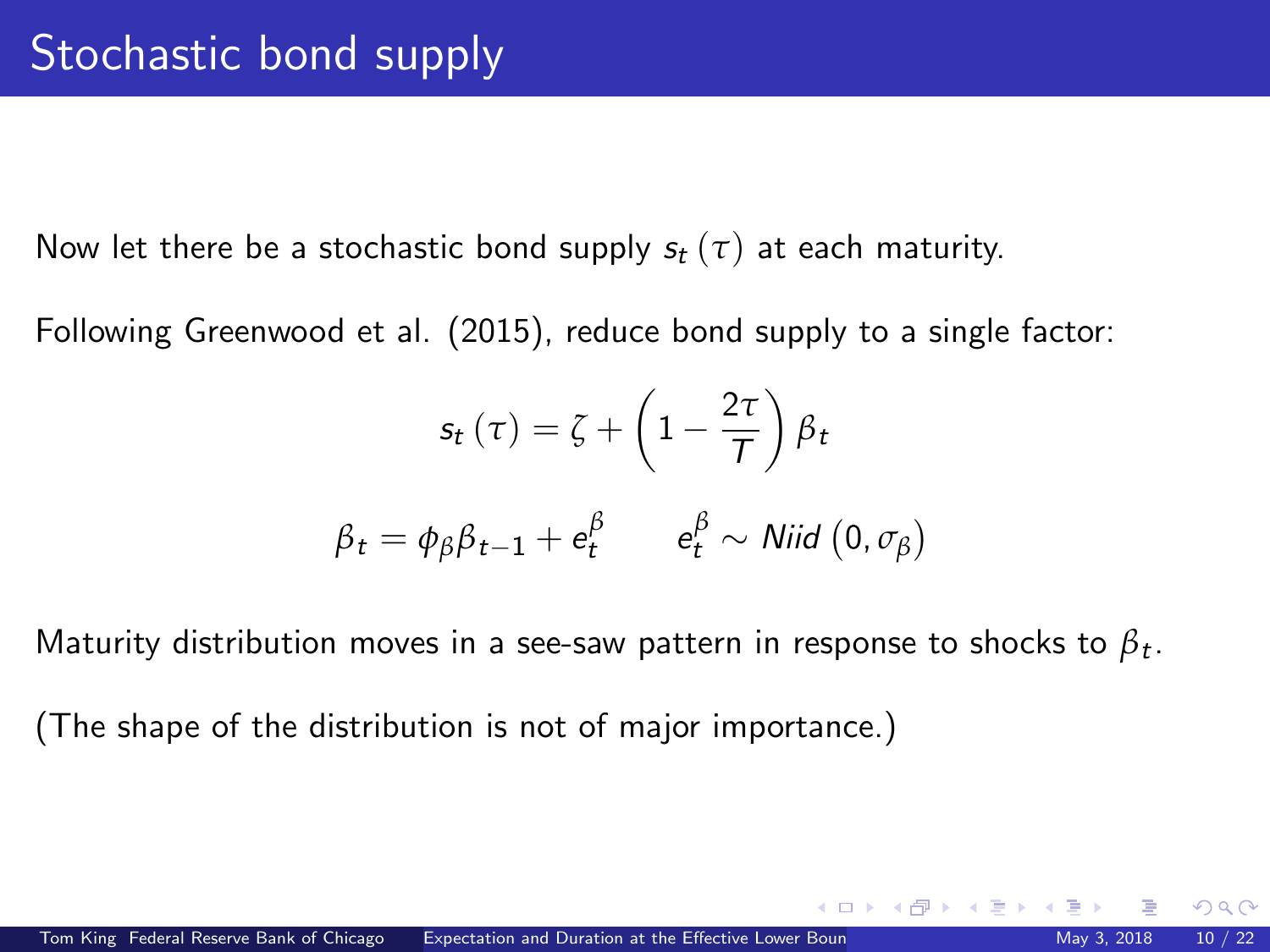### Stochastic bond supply

The WAM of outstanding debt is

$$
WAM_t \equiv v \frac{\int_{0}^{T} \tau s_t(\tau) d\tau}{\int_{0}^{T} s_t(\tau)_t d\tau} = vT(\frac{1}{2} - \frac{1}{6\zeta} \beta_t)
$$

where  $v$  is the length of one period, in years.

Outstanding 10-year equivalents are

$$
\% \Delta 10 \, VE_t \equiv \frac{\frac{V}{10} \int\limits_{0}^{T} \tau s_t \left(\tau\right) d\tau}{\frac{V}{10} \int\limits_{0}^{T} \tau s_{t-1} \left(\tau\right) d\tau} = -\frac{\Delta \beta_{t+h}}{3\zeta - \beta_t}
$$

**K ロ ト K 倒 ト K 差 ト** 

 $290$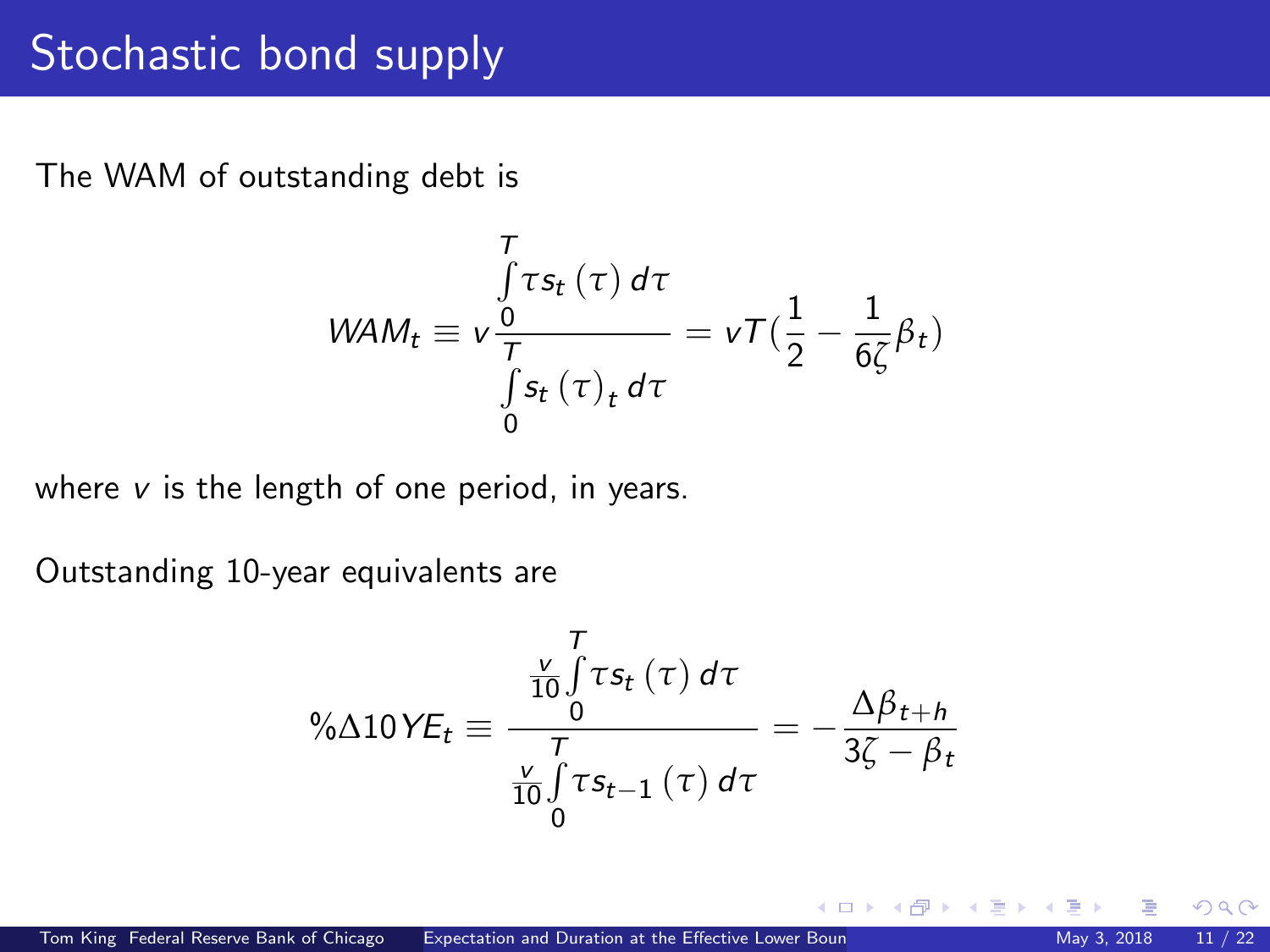| Bond supply |       |      |      | Risk<br>aversion |       |       |       |      |
|-------------|-------|------|------|------------------|-------|-------|-------|------|
|             |       | O P  |      |                  |       |       |       |      |
| 60          | 0.021 | 0.20 | 0.37 | 4.9%             | 0.019 | 0.77% | 0.17% | 0 15 |

Using data since 1971, I match:

- the annual autocorrelation of Treasury WAM
- the unconditional mean and std. dev. of the 3M and 10Y yield
- the unconditional correlation between the 3M and 10Y yield
- the mean 3M yield during the ELB period
- Model is solved numerically using an iterative projection method.

 $\Omega$ 

メロト メタト メミトメ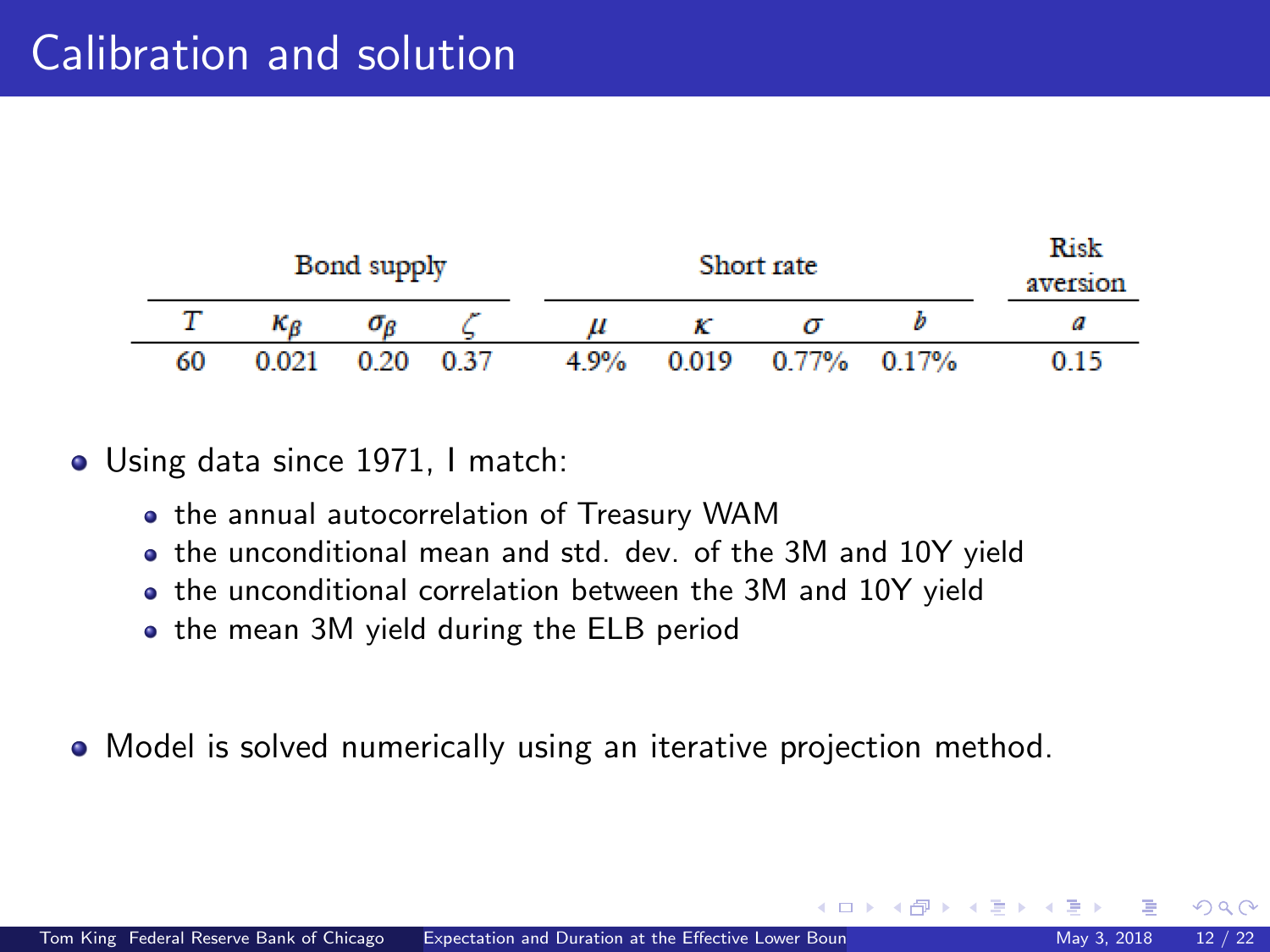## Evidence on the model's fit

#### Short rate below 0.68%

|                                        |             |         | Slopes (to $3m$ ) |         |         |      |
|----------------------------------------|-------------|---------|-------------------|---------|---------|------|
|                                        | $%$ of obs. | 3m rate | 2Y                | 5Υ      | 10Y     | 15Y  |
| <b>Conditional means</b>               |             |         |                   |         |         |      |
| Data                                   | 16%         | 0.2%    | 0.3%              | 1.3%    | 2.5%    | 3.1% |
| Shadow-rate model                      | 15%         | 0.2%    | $0.4\%$           | 1.2%    | $2.4\%$ | 3.5% |
| Affine Model – base calibration        | 15%         | $-1.3%$ | $0.7\%$           | 1.8%    | $3.4\%$ | 4.5% |
| Affine Model – recalibrated            | 10%         | $-0.9%$ | 0.7%              | 1.8%    | 3.3%    | 4.5% |
| <b>Conditional standard deviations</b> |             |         |                   |         |         |      |
| Data                                   |             | 0.1%    | 0.3%              | 0.6%    | 0.8%    | 0.8% |
| Shadow-rate model                      |             | $0.2\%$ | 0.3%              | $0.7\%$ | $11\%$  | 1.4% |
| Affine Model – base calibration        |             | 1.7%    | 0.3%              | 0.7%    | 1.3%    | 1.7% |
| Affine Model – recalibrated            |             | 1.5%    | 0.3%              | $0.7\%$ | 1.2%    | 1.5% |

#### Short rate above 0.68%

|                                        |             |         |      | Slopes (to $3m$ ) |                  |      |  |
|----------------------------------------|-------------|---------|------|-------------------|------------------|------|--|
|                                        | $%$ of obs. | 3m rate | 2Y   | 5Υ                | $10\rm{Y}$       | 15Y  |  |
| <b>Conditional means</b>               |             |         |      |                   |                  |      |  |
| Data                                   | 84%         | 6.1%    | 0.5% | 0.9%              | 1.3%             | 1.5% |  |
| Shadow-rate model                      | 85%         | $6.0\%$ | 0.3% | 0.7%              | 1.3%             | 1.8% |  |
| Affine Model – base calibration        | 85%         | $6.0\%$ | 0.3% | $0.7\%$           | 1.2%             | 1.7% |  |
| Affine Model - recalibrated            | 90%         | 5.9%    | 0.3% | 0.7%              | 1.3%             | 1.8% |  |
| <b>Conditional standard deviations</b> |             |         |      |                   |                  |      |  |
| Data                                   |             | 3.1%    | 0.9% | 1.3%              | 1.6%             | 1.7% |  |
| Shadow-rate model                      |             | 32%     | 0.3% | 0.8%              | 1.5%             | 1.9% |  |
| Affine Model – base calibration        |             | 3.2%    | 0.3% | 0.8%              | 1.5%             | 2.0% |  |
| Affine Model – recalibrated            |             | $3.0\%$ | 0.3% | 0.8%              | 1.4%             | 1.8% |  |
|                                        |             |         |      |                   | イロト イ押 トイヨ トイヨ ト | −B.  |  |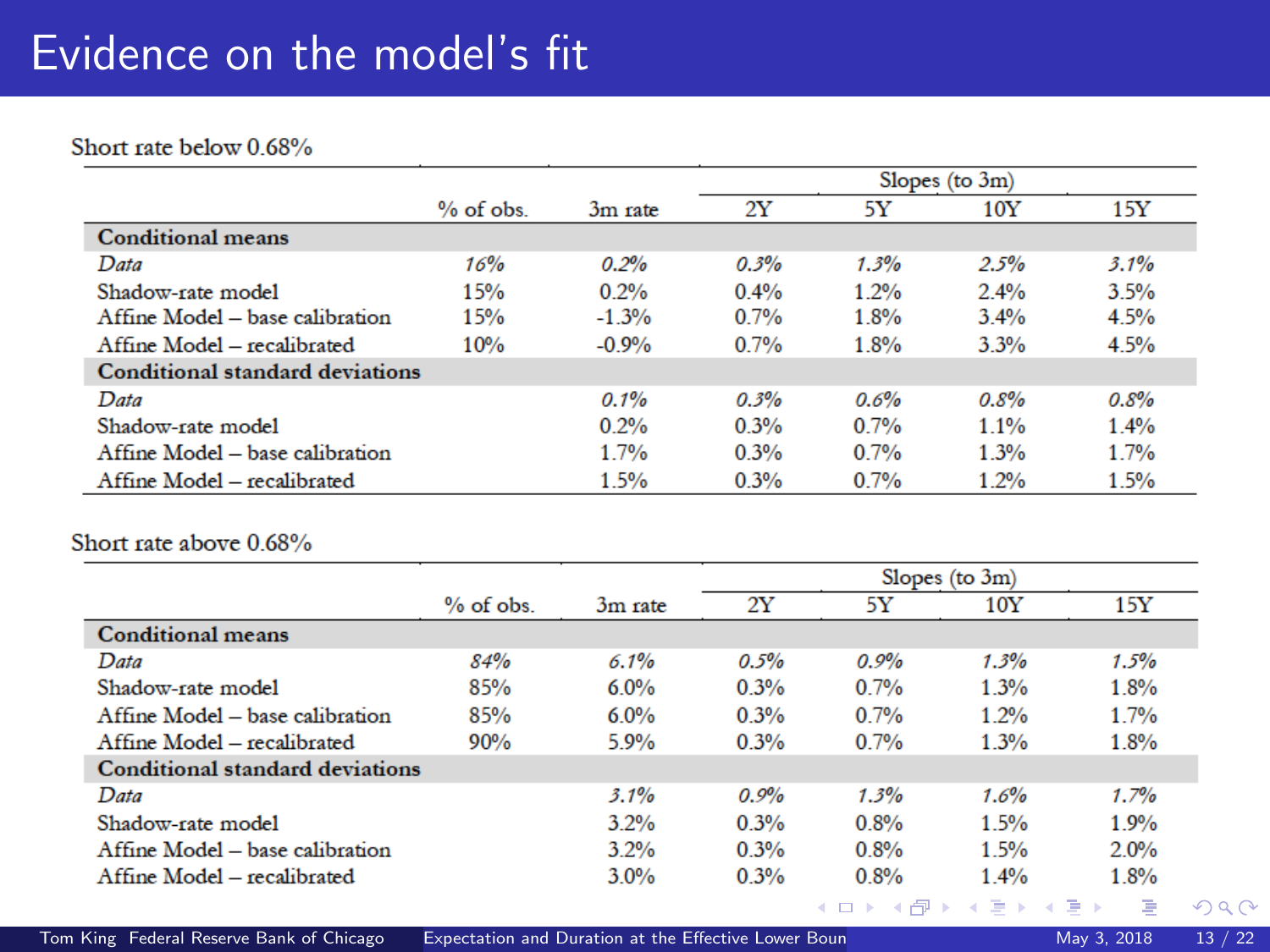### Evidence on the model's fit

Model matches regression results on the effects of bond supply.

Coefficient on WAM holding 2Y yield constant:

|     | Data      |      | Model |                                          |  |
|-----|-----------|------|-------|------------------------------------------|--|
|     | above ELB |      |       | at ELB $ \hat{r} = 5\%$ $\hat{r} = -2\%$ |  |
| 5Y  | 0.10      | 0.00 | 0.06  | 0.03                                     |  |
| 10Y | 0.19      | 0.05 | 0.14  | 0.10                                     |  |
| 15Y | 0.23      | 0.11 | 0.19  | 0.15                                     |  |

• Coefficient on 2Y yield holding WAM constant:

|     | Data      |     | Model |                                          |  |
|-----|-----------|-----|-------|------------------------------------------|--|
|     | above ELB |     |       | at ELB $ \hat{r} = 5\%$ $\hat{r} = -2\%$ |  |
| 5Y  | 0.90      | 1.9 | 0.90  | 2.0                                      |  |
| 10Y | 0.79      | 2.3 | 0.70  | 2.5                                      |  |
| 15Y | 0.75      | 2.2 | 0.64  | 2.4                                      |  |
|     |           |     |       | メロメ (御) メミンメミン                           |  |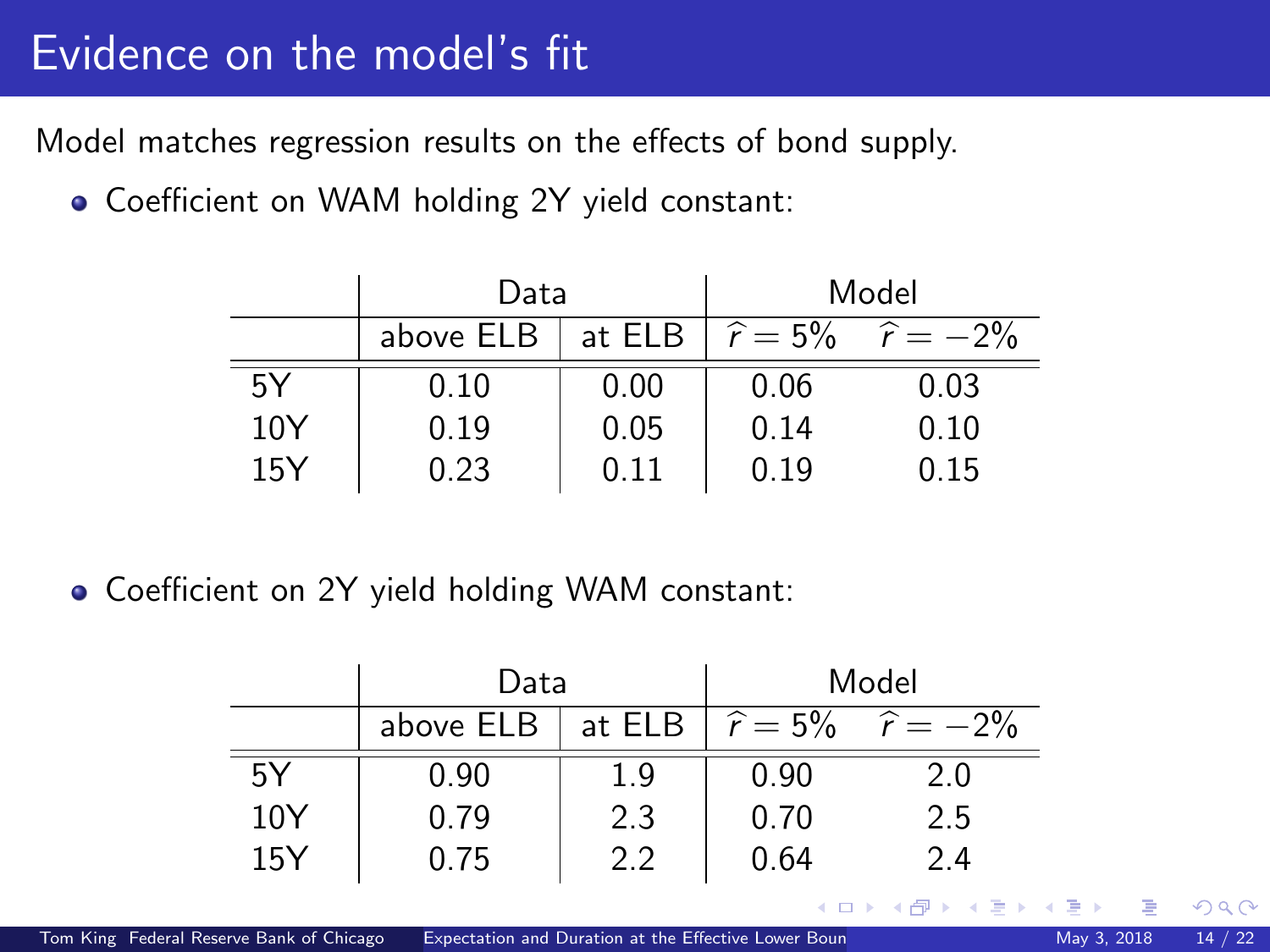#### Factor loadings in the shadow-rate model *y* (*t*) *<sup>t</sup>* <sup>≈</sup> *<sup>C</sup>*(*t*) *<sup>t</sup>* <sup>+</sup> *<sup>A</sup>*(*t*) <sup>b</sup>*r*,*<sup>t</sup>* <sup>b</sup>*<sup>r</sup>* <sup>+</sup> *<sup>A</sup>*(*t*)

- In an affine model, factor loadings are constant.
- In the nonlinear model, they are state-dependent. In the nonlinear model, they are state-dependent.



- The sensitivity to both factors is *quantitatively* attenuated by the ELB. The sensitivity to both factors is *quantitatively* attenuated by the ELB.  $\bullet$
- <sup>b</sup>*<sup>r</sup>* loadings change *qualitatively*, reversing their order across maturities. The  $\widehat{r}_t$  loadings change *qualitatively*, reversing their order across maturities.

 $\Omega$ 

**K ロ ▶ | K 何 ▶ | K 日** 

*<sup>b</sup>*,*<sup>t</sup> b* (12)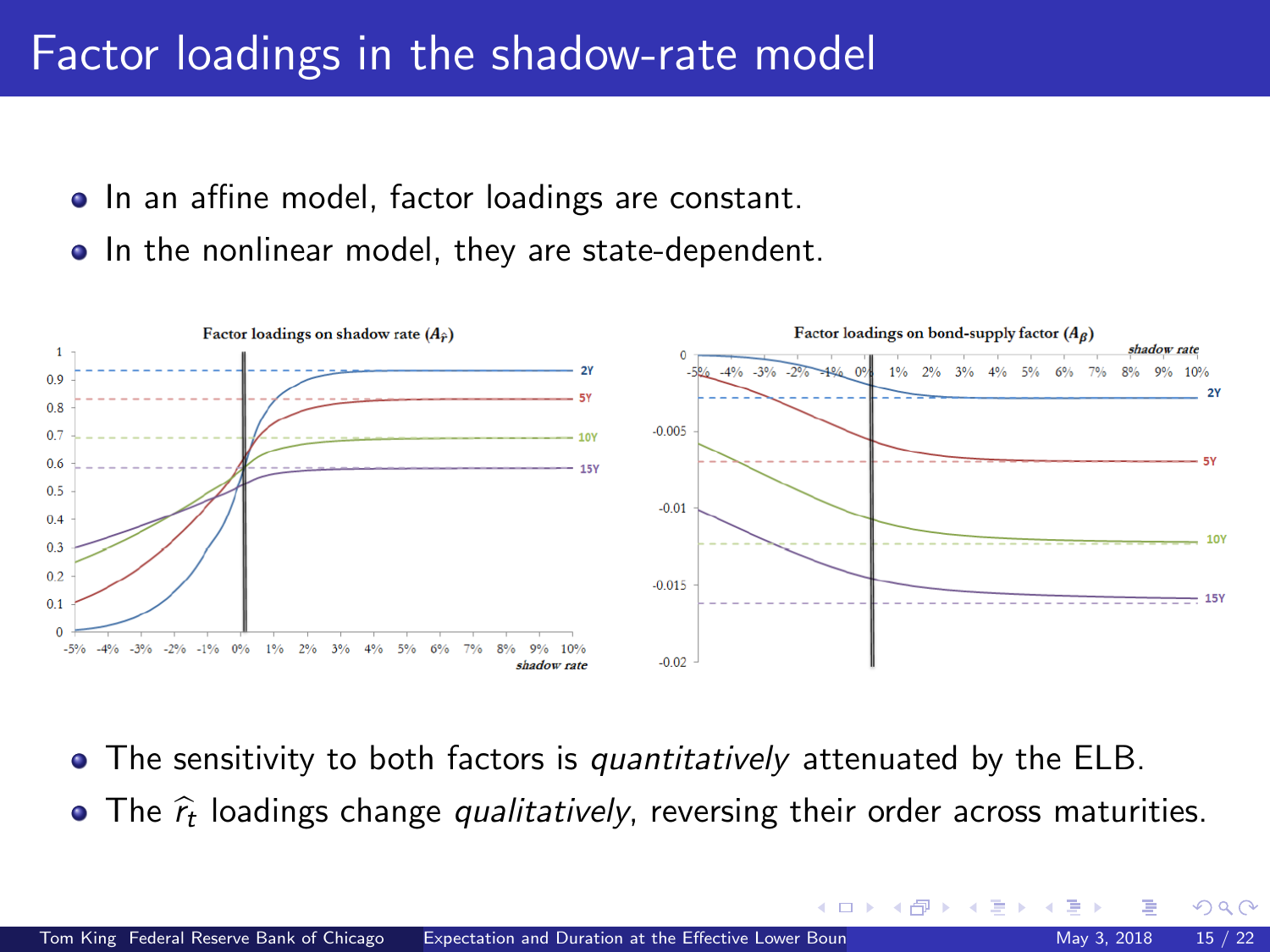### Factor loadings in the shadow-rate model

A.  $\hat{r}_t = 5.2\%$ 



B.  $\hat{r}_t = -2.7\%$ 



 $\Omega$ 

**K ロ ト K 何 ト K ヨ ト**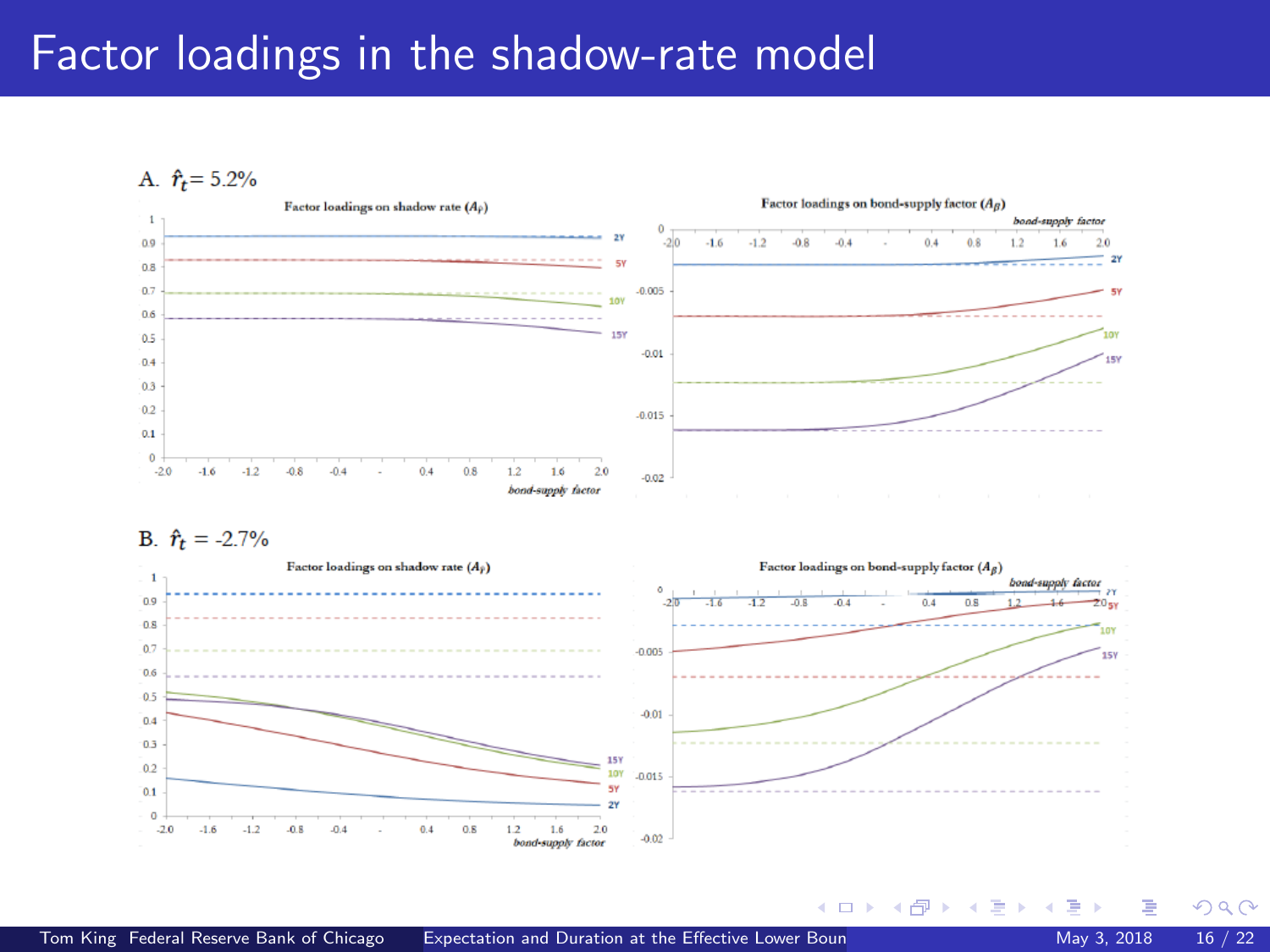## Effects of shadow-rate shock on yield curve components

Impact of a one-standard-deviation shock to  $\widehat{r}_t$  from different initial values:



 $+$ 

At the ELB: At the ELB:

- Overall effects are smaller.
- Effects are increasing, not decreasing, across maturities.
- Effects on the term premium are important.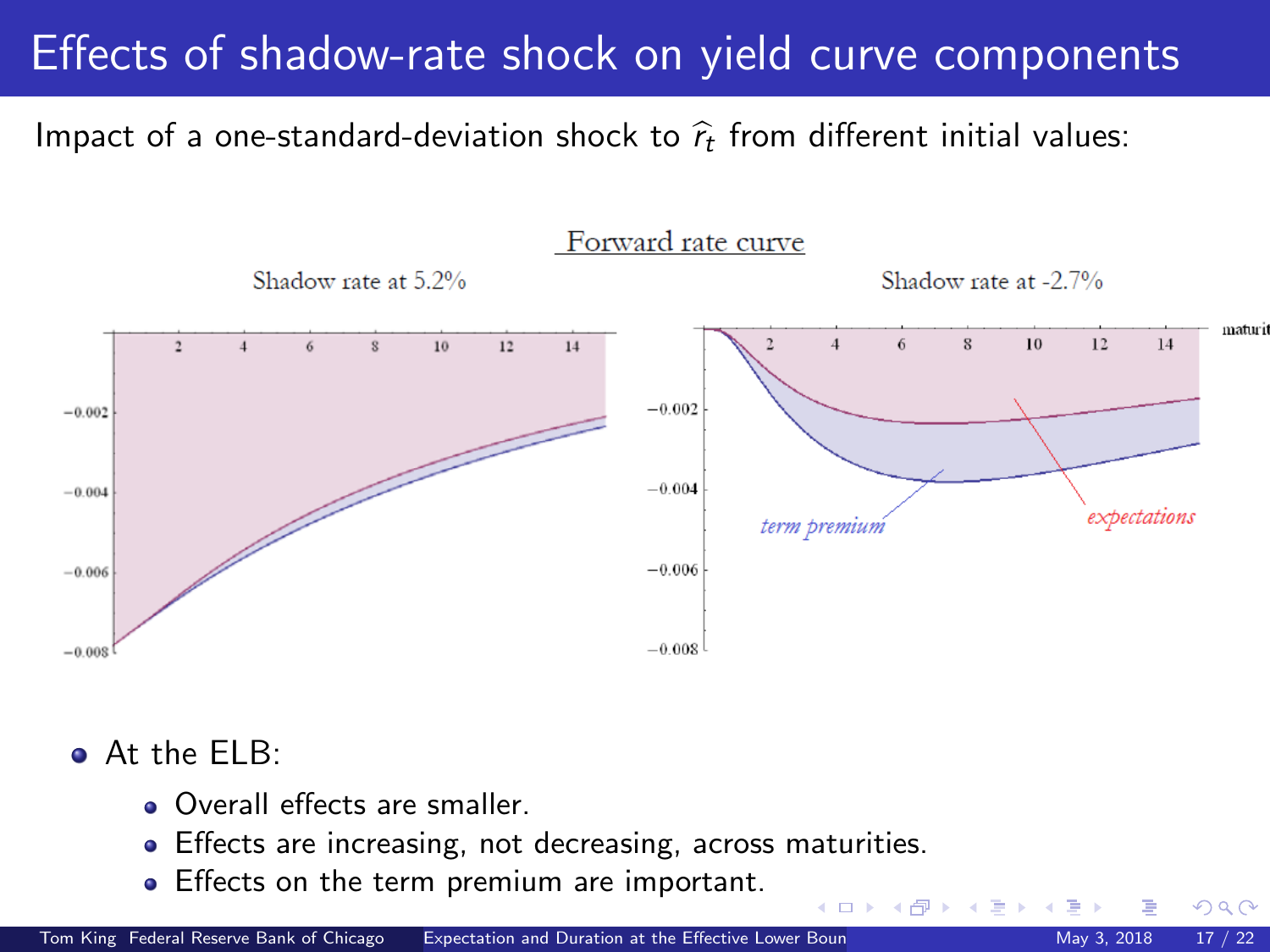### Assessing unconventional monetary policy

To study the effects of actual Fed policy in this model, I calculate shocks that correspond to what the Fed actually did:

• Shadow rate shocks - kept  $r_t$  at the ELB for 7 years.

A. Shadow rate

- $\bullet$  Fed balance sheet shocks removed 21% of government-backed duration.
	- These are assumed to be less persistent than the  $\beta_t$  shocks above, but this makes little difference.

Consider a set of trajectories that are consistent with these observations:



B. %Change in 10-year equivalents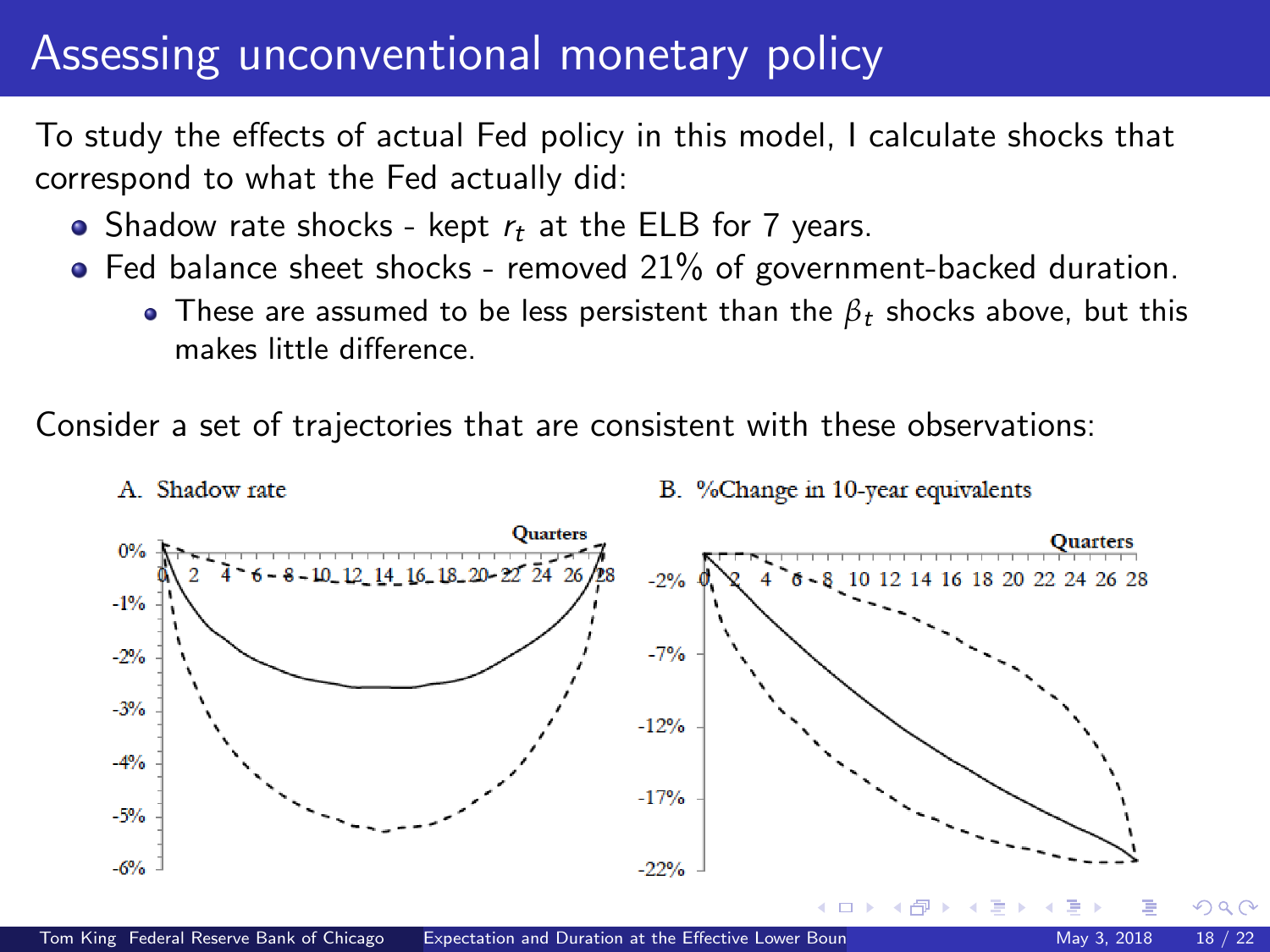# Cumulative yield-curve responses in model sims Cumulative yield-curve responses in model sims

### Adding up the yield-curve surprises (pseudo event study): Adding up the yield-curve surprises (pseudo event study):

A. Spot yield curve

B. Forward rate curve



- Magnitude is roughly consistent with the cumulative effects of unconventional policy implied by event studies. unconventional policy implied by event studies.
- Model captures the "hump shaped" forward-curve response noted by Rogers Model captures the "hump shaped" forward-curve response noted by Rogers et al. (2014) and others. et al. (2014) and others.  $\Omega$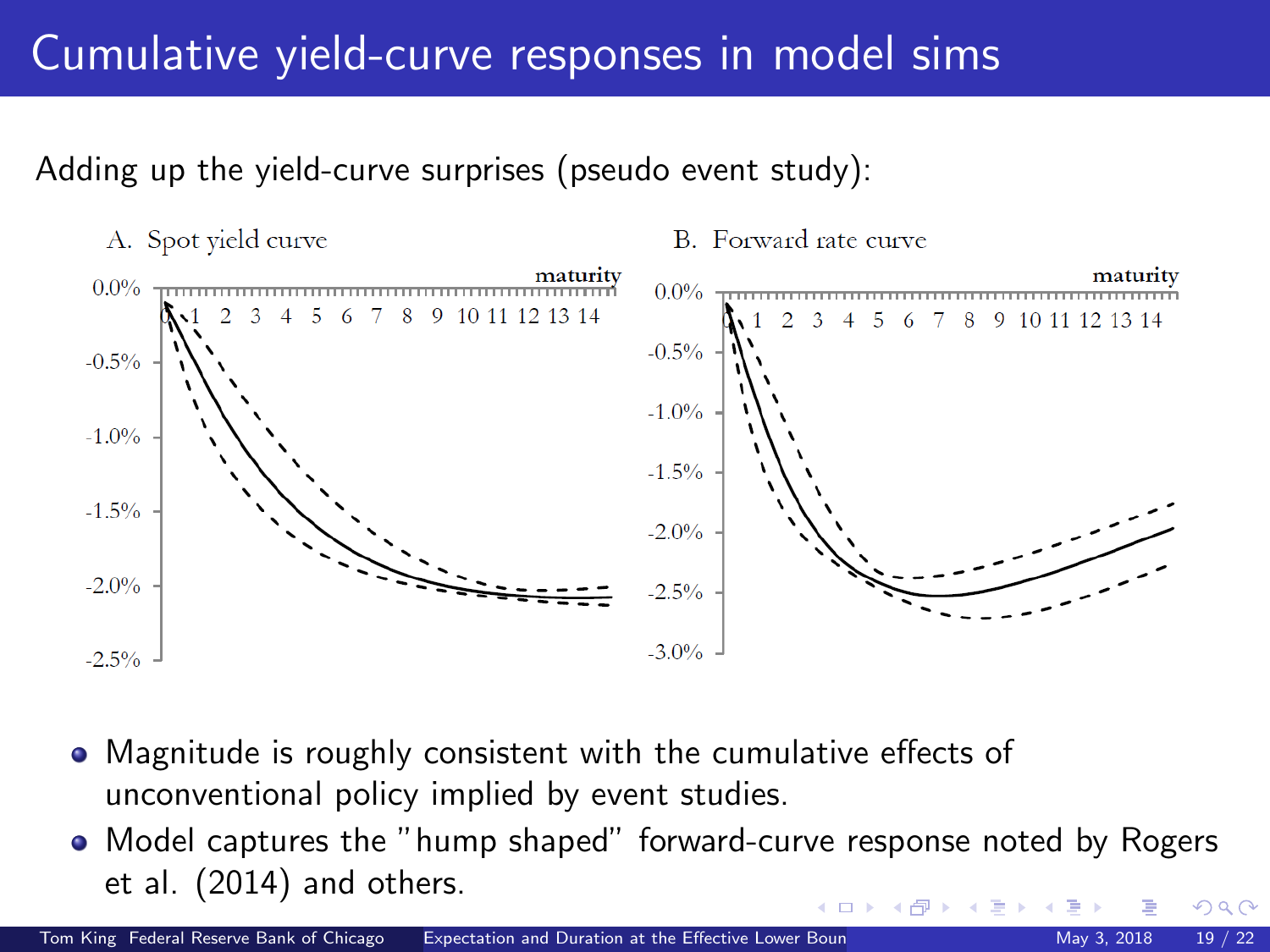# Decomposition of yields  $w/r/t$  unconventional policy shocks

|                 |                                  | Shadow-rate shocks                    | Fed balance-<br>sheet shocks     |                    |                              |
|-----------------|----------------------------------|---------------------------------------|----------------------------------|--------------------|------------------------------|
| Maturity<br>[1] | Expectations<br>component<br>[2] | Term premium<br>component<br>$^{[3]}$ | Term premium<br>component<br>[4] | Interaction<br>[5] | Total<br>$\lbrack 6 \rbrack$ |
| 2 years         | $-59$                            | $-22$                                 | $-13$                            | 7                  | $-90$                        |
|                 | $(-82, -39)$                     | $(-25, -16)$                          | $(-14, -12)$                     | (5, 8)             | $(-116, -63)$                |
| 5 years         | $-90$                            | $-51$                                 | $-30$                            | 12                 | $-160$                       |
|                 | $(-106, -69)$                    | $(-52, -47)$                          | $(-31, -26)$                     | (9, 14)            | $(-177, -135)$               |
| 10 years        | $-102$                           | $-70$                                 | $-47$                            | 12                 | $-207$                       |
|                 | $(-109, 91)$                     | $(-76, -62)$                          | $(-50, -41)$                     | (8, 16)            | $(-211, -199)$               |
| 15 years        | $-98$                            | $-72$                                 | $-57$                            | 10                 | $-215$                       |
|                 | $(-100, -92)$                    | $(-82, -63)$                          | $(-60, -49)$                     | (7, 14)            | $(-219, -210)$               |

• Shadow-rate shocks account for over 75% of the effects of unconventional policy on long-term yields.

 $\bullet$  About  $1/3$  of this effect comes from the effects on term premia through reduced volatility. イロメ イ部メ イヨメ イ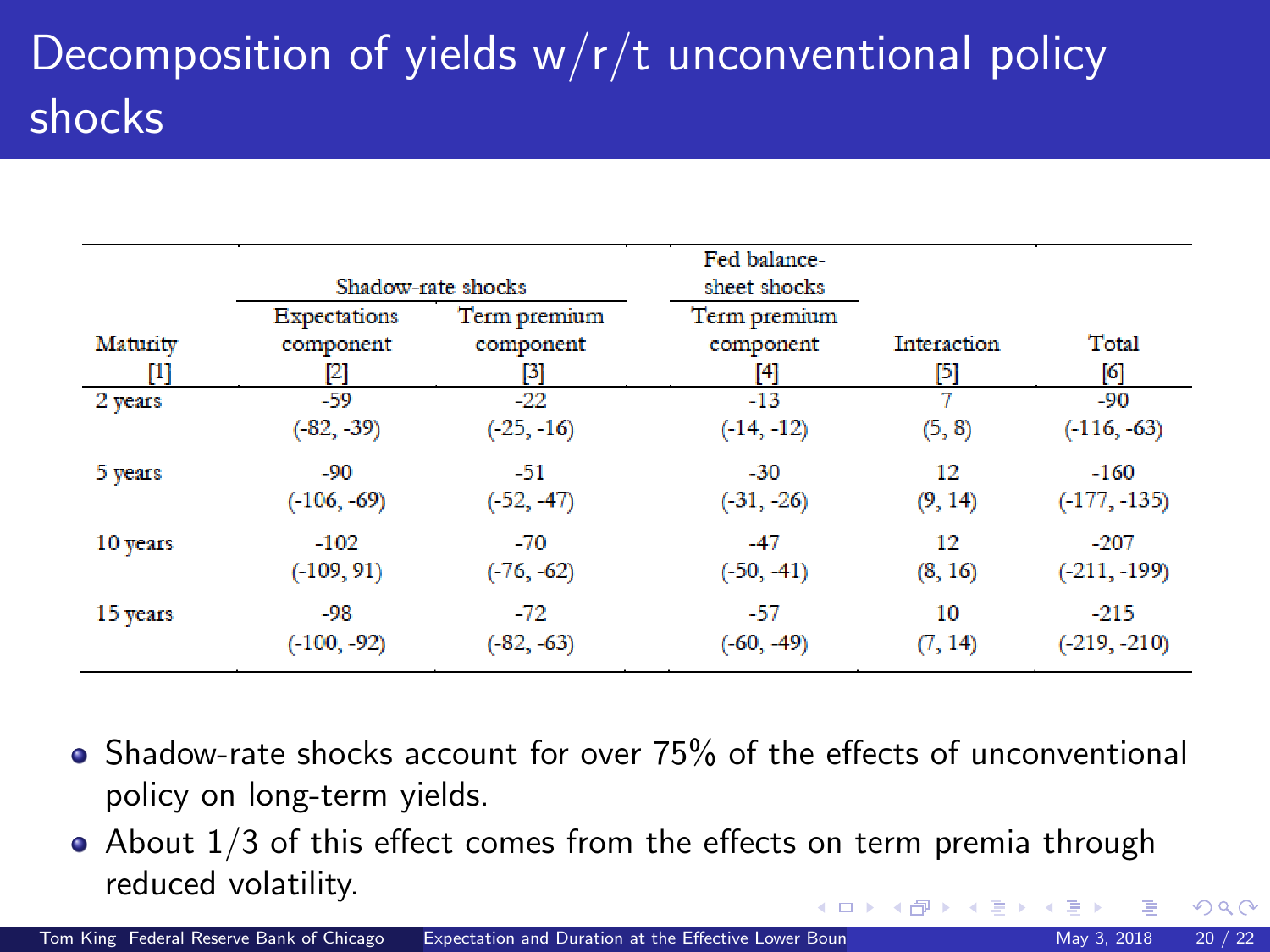### Relative efficacy of different tools

Size of  $\beta$  shock needed to equate to a -25bp  $\hat{r}$  shock:



Balance sheet is relatively more effective when shadow rate is negative and duration is high.

 $\Omega$ 

**K ロ ⊁ K 倒 ≯ K 差 ≯ K**